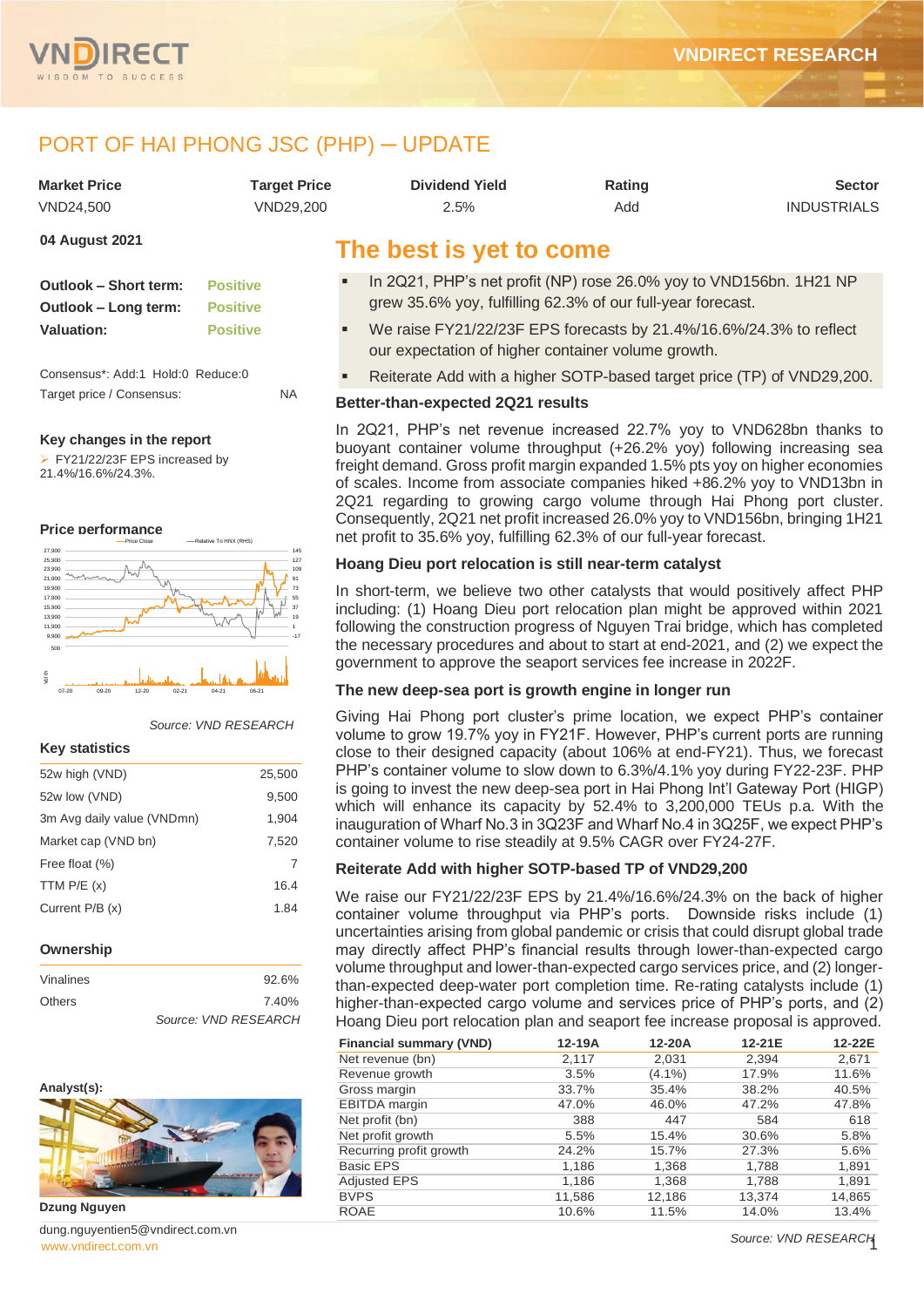

# **THE BEST IS YET TO COME**

# **Reiterate Add with a higher target price**

## **We like PHP for:**

(1) Owning the leading position in Hai Phong - the second largest port cluster in Vietnam, PHP is well-positioned to ride on the buoyant ocean trade;

(2) Its deep-water port to be started construction in 3Q21F, which would become PHP's new growth engine since FY24F,

(3) The relocation plan of Hoang Dieu port will be approved by Prime Minister within 2021 following the current construction progress of Nguyen Trai bridge. We believe this landbank market value should be much higher than its book value which will create one-off gain for PHP in near-term.

(4) Given the significant gaps in Vietnam's seaport services fee vs. other countries in the region, the Ministry of Transport (MOT) has proposed to raise Vietnam's seaport services fee following a roadmap. MOT has submitted the proposal to the government and the draft is being consulted by related parties. Due to concerns about high inflation rate in 2021F, we think the proposal might be approved in 2022F and might have positive impacts on PHP as PHP's ports are located downstream of Cam river, which would benefit the most in Hai Phong port cluster.

We reiterate our Add rating on PHP with a higher TP of VND 29.200 (+20.7%). deriving a potential upside of 21.7% including dividend yield. We adopt sum-ofthe-parts valuation for this stock:

- 10-year DCF valuation (WACC:11.3%; LTG:1% to reflect our conservative view on Hai Phong port cluster growth) on PHP's core business. We revise our DCF valuation up 23.4% as we raise FY21-23F EPS by 21.4-24.3%.
- The project of relocating Hoang Dieu port with assumptions of (1) the government approves PHP's proposal on the project, (2) the residential density of 15% for the land, and (3) land price of VND40.88m/sqm based on current Hai Phong Land Price Announcement.

# Downside risks

PHP's business is closely linked to Vietnam's export-import activities, thus any global pandemic or crisis that could disrupt global trade may directly affect PHP's financial results through:

- Lower-than-expected cargo volume throughput
- Lower-than-expected cargo services price

Besides, longer-than-expected deep-water port completion time and unfavorable changes in Hoang Dieu port relocation project could hamper PHP's business.

Re-rating catalysts

- Higher-than-expected cargo volume and services price of PHP's ports.
- Hoang Dieu port relocation proposal is approved by the government.
- Seaport fee increase proposal is approved by the government.

#### **Figure 1: SOTP Valuation**

| <b>SOTP Valuation</b>                                      | Value       |
|------------------------------------------------------------|-------------|
| Equity value on core business (VNDbn)                      | 8,611       |
| Equity value on Hoang Dieu port relocation project (VNDbn) | 933         |
| Total equity value (VNDbn)                                 | 9.544       |
| No. of outstanding share                                   | 326.960.000 |
| Equity value/share (VND)                                   | 29,200      |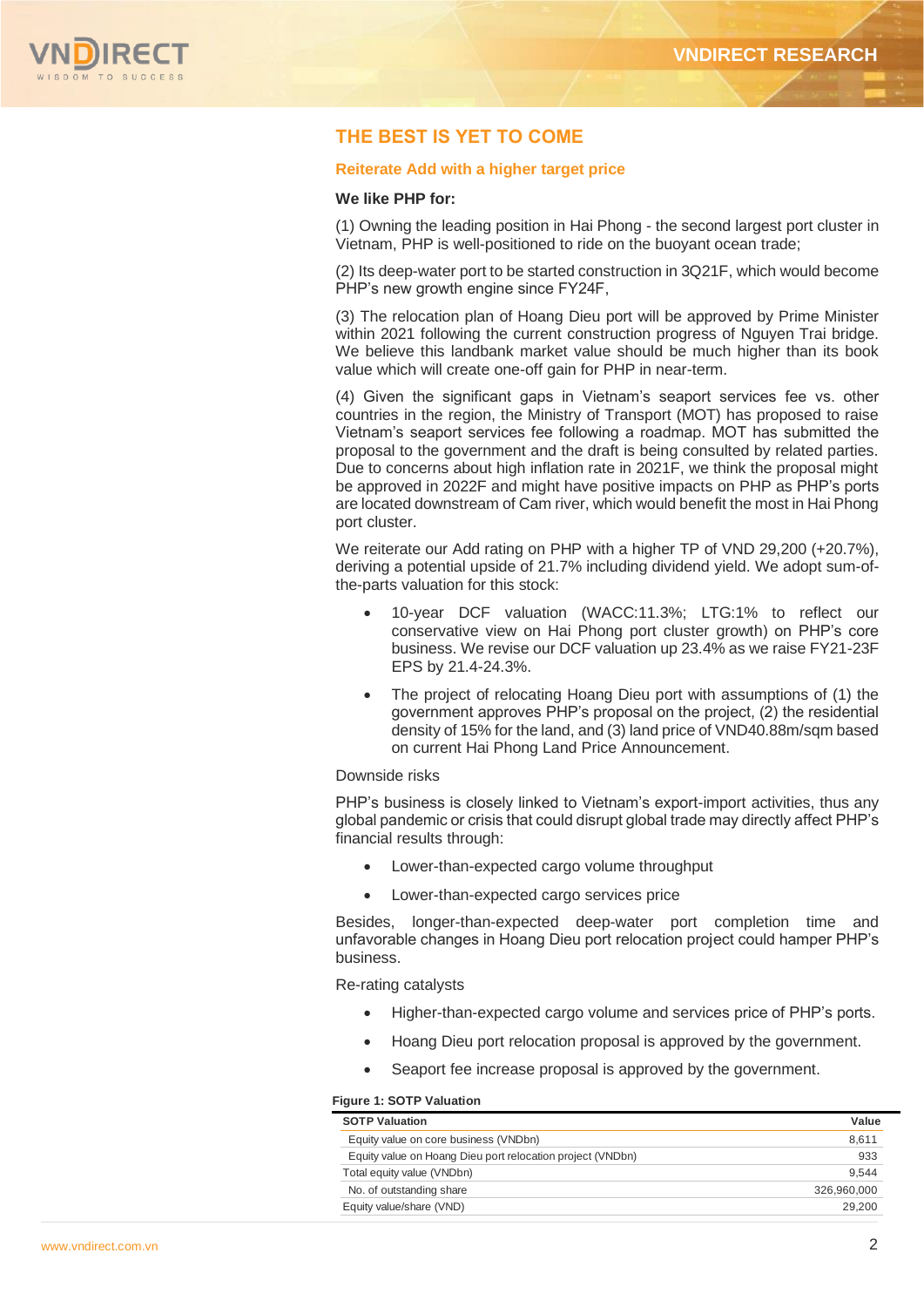

**DCF Method Value** PV of FCFF 2,808 Present value of terminal value 7,133 Enterprise value on core business 9,941 Less: Total debt 1,042

Less: Noncontrolling interest 822 Plus: Cash and Cash Equivalents 534 Implied equity value on core business and the set of  $\frac{8,611}{2}$ 

## Source: VNDIRECT RESEARCH

Source: VNDIRECT RESEARCH

# **Figure 2: Assumptions Figure 3: Equity value on core business (Unit: VNDbn)**

| <b>Assumptions</b>  | Value                     |
|---------------------|---------------------------|
| <b>Beta</b>         | 0.88                      |
| Market risk premium | 11.0%                     |
| Risk free rate      | 3.0%                      |
| Cost of equity      | 12.7%                     |
| Cost of debt        | 5.7%                      |
| Corporate tax       | 20%                       |
| <b>WACC</b>         | 11.3%                     |
| Permanent growth    | 1.0%                      |
|                     | Source: VNDIRECT RESEARCH |

### **Figure 4: Discounted cash flow on core business (Unit: VNDbn)**

| <b>FY21F</b> | <b>FY22F</b> | <b>FY23F</b> | FY24F  | FY25F | <b>FY26F</b> | FY27F | FY28F | FY29F    | FY30F |
|--------------|--------------|--------------|--------|-------|--------------|-------|-------|----------|-------|
| 919          | 1,073        | 1.152        | 1.073  | 1,362 | 1.383        | 1.711 | 1,834 | 1,921    | 1,976 |
| 177          | 206          | 222          | 207    | 262   | 266          | 329   | 353   | 370      | 380   |
| 742          | 866          | 931          | 867    | 1.100 | 1.117        | ,382  | 1,481 | 1,551    | .596  |
| 210          | 205          | 200          | 514    | 488   | 783          | 740   | 702   | 667      | 637   |
| 650          | 2.149        | 1,652        | 2,226  | 1,231 | 305          | 311   | 316   | 322      | 329   |
| 15           | 18           | 9            | $-43$  | 34    | $-36$        | 31    | 5     | $\Omega$ | $-4$  |
| 288          | $-985$       | $-428$       | $-581$ | 211   | 955          | 936   | 880   | 805      | 728   |
|              |              |              |        |       |              |       |       |          |       |

Less: Preferred securities

# **Figure 5: Peer comparison**

|                              |                  | <b>TP</b>       |            | <b>Market</b>   | 3-year                 | P/E   |       | P/BV  |       | <b>ROE (%)</b> |       | <b>EV/EBITDA</b> |           |
|------------------------------|------------------|-----------------|------------|-----------------|------------------------|-------|-------|-------|-------|----------------|-------|------------------|-----------|
| Company name                 | Ticker           | (Local<br>curr) | Recom.     | Cap (US\$<br>m) | <b>EPS</b><br>CAGR (%) | 2021F | 2022F | 2021F | 2022F | 2021F          | 2022F | 2021F            | 2022F     |
| Domestic ports               |                  |                 |            |                 |                        |       |       |       |       |                |       |                  |           |
| Port of Hai Phong JSC        | PHP VN           | 29,200          | <b>ADD</b> | 336.1           | 6.5                    | 13.7  | 13.0  | 1.8   | 1.6   | 14.0           | 13.4  | 7.8              | 6.9       |
| Gemadept Corp                | <b>GMD VN</b>    | 44.900          | <b>ADD</b> | 621.0           | 44.8                   | 26.0  | 15.9  | 2.2   | 1.9   | 8.8            | 12.9  | 12.9             | 9.7       |
| Vietnam Container Shipping   | VSC VN           | <b>N/A</b>      | <b>NR</b>  | 164.0           | 2.3                    | 14.7  | 12.5  | 1.9   | 1.7   | 15.1           | 16.2  | 5.9              | 5.3       |
| Sai Gon Port Jsc             | <b>SGP VN</b>    | 30.900          | <b>ADD</b> | 282.7           | 31.0                   | 17.1  | 12.0  | 2.1   | 1.8   | 17.8           | 21.7  | 5.1              | 4.4       |
| Hai An Transport & Stevedori | <b>HAH VN</b>    | <b>N/A</b>      | <b>NR</b>  | 97.4            | N/A                    | 9.6   | 7.0   | 1.8   | 1.5   | 21.8           | 26.3  | 4.1              | 3.2       |
| Dinh Vu Port Investment & De | DVP VN           | <b>N/A</b>      | <b>NR</b>  | 95.5            | <b>N/A</b>             | 8.2   | 7.8   | 1.6   | 1.4   | 19.3           | 18.4  | <b>NA</b>        | <b>NA</b> |
| Vietnam average              |                  |                 |            |                 |                        | 14.9  | 11.4  | 1.9   | 1.7   | 16.1           | 18.1  | 7.2              | 5.9       |
| <b>Regional ports</b>        |                  |                 |            |                 |                        |       |       |       |       |                |       |                  |           |
| Adani Ports And              | ADSEZ IN         | <b>N/A</b>      | <b>NR</b>  | 19,007.6        | 12.6                   | 23.2  | 18.6  | 3.6   | 3.1   | 17.6           | 18.3  | 15.7             | 12.9      |
| Xiamen Interna-A             | 600897 CH        | N/A             | <b>NR</b>  | 703.3           | $-13.8$                | 12.7  | 10.4  | 1.1   | 1.1   | 9.3            | 10.7  | 5.0              | 4.7       |
| Gateway Distripa             | GDPL<br>IN       | <b>N/A</b>      | <b>NR</b>  | 495.3           | 85.3                   | 29.1  | 22.3  | 2.4   | 2.2   | 8.7            | 10.8  | 11.8             | 10.5      |
| Namyong Terminal             | TB<br><b>NYT</b> | N/A             | <b>NR</b>  | 188.2           | $-14.2$                | 21.2  | 17.2  | 2.0   | 2.0   | 9.6            | 11.3  | 7.6              | 7.0       |
| <b>Regional average</b>      |                  |                 |            |                 |                        | 21.5  | 17.1  | 2.3   | 2.1   | 11.3           | 12.7  | 10.0             | 8.8       |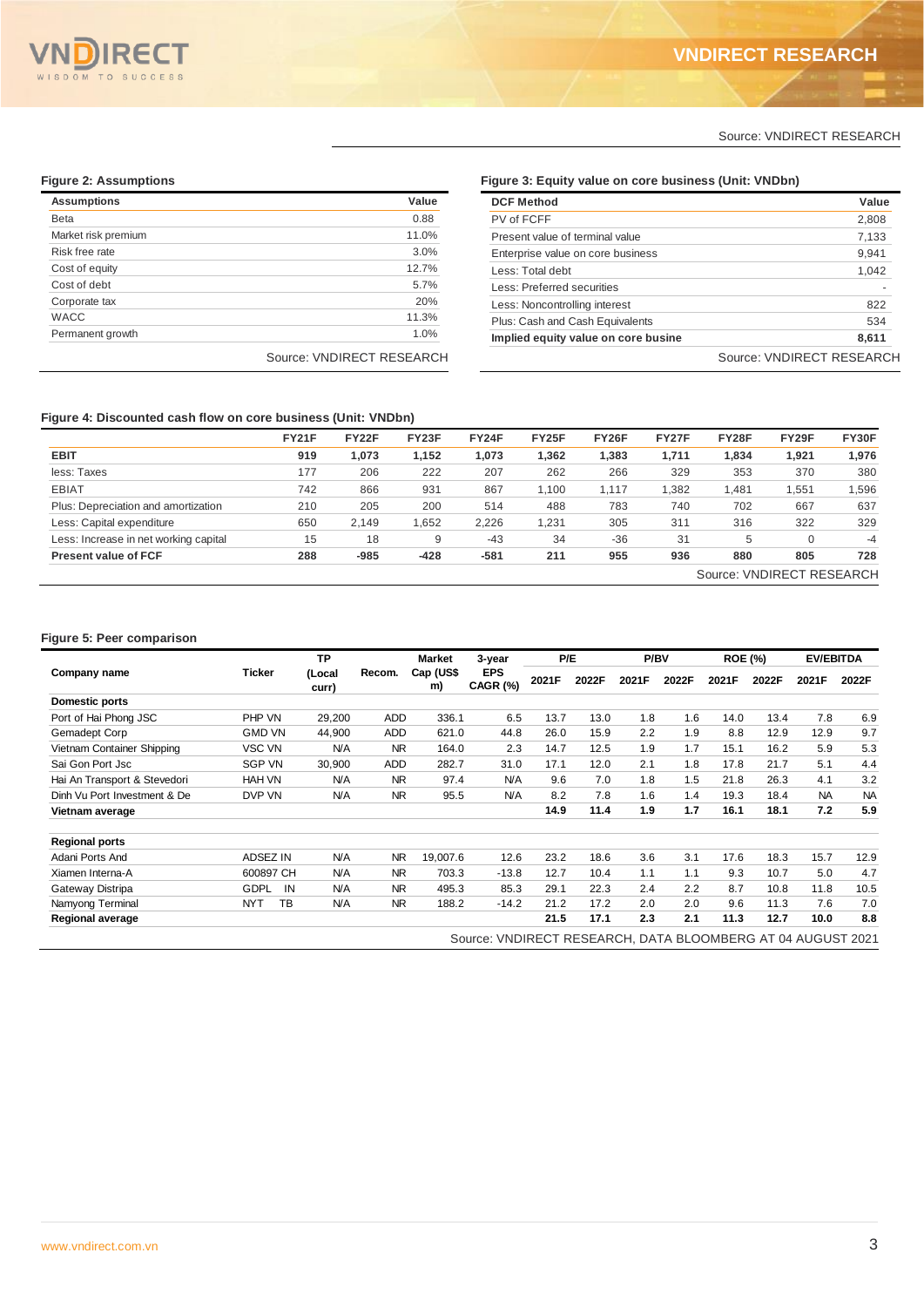

# **2Q21 results: better performance than expected**

**Figure 6: PHP's 2Q21 results**

|                        |             |             |                 |                 |         |          | <b>VS</b>                                                                                                                                                                                                                                                                                                                                                                                                                                                                                                                                                                                                                               |
|------------------------|-------------|-------------|-----------------|-----------------|---------|----------|-----------------------------------------------------------------------------------------------------------------------------------------------------------------------------------------------------------------------------------------------------------------------------------------------------------------------------------------------------------------------------------------------------------------------------------------------------------------------------------------------------------------------------------------------------------------------------------------------------------------------------------------|
|                        |             |             | $\%$ yoy        |                 |         |          | %yoy previous                                                                                                                                                                                                                                                                                                                                                                                                                                                                                                                                                                                                                           |
| <b>Unit: VNDbn</b>     | <b>2Q21</b> | <b>2Q20</b> | chg             | 1H21            | 1H20    |          | chg forecast Comments                                                                                                                                                                                                                                                                                                                                                                                                                                                                                                                                                                                                                   |
| <b>Total container</b> |             |             |                 |                 |         |          | Higher than our expectation. PHP's container volume<br>increased sharply in 2Q21 thanks to the recovery of the<br>global economy leading to higher sea freight demand.<br>PHP's container volume growth outperformed Hai Phong<br>port cluster's growth in 1H21 (21.1% yoy vs 19.8% yoy) as<br>(1) PHP owns downstream ports which benefit from the<br>capable of accomodate larger vessels compared to<br>upstream ports, and (2) Hai Phong International Container<br>Terminal (HICT) in HIGP is alluvial and has not been<br>dredged recently, causing parts of its container volume to<br>53.1% be transferred to downstream ports. |
| volume (TEUs)          | 549,057     | 435,017     |                 | 26.2% 1,027,000 | 848,059 | 21.1%    | ASP inched down 2.8%/1.2% in 2Q21/1H21 for PHP to                                                                                                                                                                                                                                                                                                                                                                                                                                                                                                                                                                                       |
| Net revenue            | 628         | 512         | 22.7%           | 1,147           | 958     | 19.7%    | 54.2% attract new sources of cargo.                                                                                                                                                                                                                                                                                                                                                                                                                                                                                                                                                                                                     |
|                        |             |             |                 |                 |         |          |                                                                                                                                                                                                                                                                                                                                                                                                                                                                                                                                                                                                                                         |
| Gross profit           | 249         | 196         | 27.4%           | 453             | 357     | 27.0%    | 56.8%                                                                                                                                                                                                                                                                                                                                                                                                                                                                                                                                                                                                                                   |
|                        |             |             |                 |                 |         |          | PHP's gross margin increased significantly in 2Q21/1H21                                                                                                                                                                                                                                                                                                                                                                                                                                                                                                                                                                                 |
| - Gross margin         | 39.7%       |             | 38.2% +1.5% pts | 39.5%           |         |          | 37.2% +2.3% pts +1.8% pts as high revenue growth offset fixed costs.                                                                                                                                                                                                                                                                                                                                                                                                                                                                                                                                                                    |
|                        |             |             |                 |                 |         |          | Lower than our expectation as PHP maintains its cost-                                                                                                                                                                                                                                                                                                                                                                                                                                                                                                                                                                                   |
| SG&A                   | 51          | 41          | 26.0%           | 89              | 79      | 13.5%    | 44.9% cutting efforts.                                                                                                                                                                                                                                                                                                                                                                                                                                                                                                                                                                                                                  |
| Financial income       | 42          | 40          | 5.6%            | 86              | 73      | 17.2%    | 48.6% In-line with our expectation.                                                                                                                                                                                                                                                                                                                                                                                                                                                                                                                                                                                                     |
|                        |             |             |                 |                 |         |          | Lower than our expectation as PHP has not yet borrowed to                                                                                                                                                                                                                                                                                                                                                                                                                                                                                                                                                                               |
| Financial expeneses    | 4           | 6           | $-25.8%$        | $\overline{7}$  | 16      | $-56.6%$ | 8.9% deploy the deep-water port project.                                                                                                                                                                                                                                                                                                                                                                                                                                                                                                                                                                                                |
|                        |             |             |                 |                 |         |          | Higher than our expectation as PHP's associates operating                                                                                                                                                                                                                                                                                                                                                                                                                                                                                                                                                                               |
|                        |             |             |                 |                 |         |          | in the logistics segment benefited from the strong cargo                                                                                                                                                                                                                                                                                                                                                                                                                                                                                                                                                                                |
| Associates' profit     | 13          | 7           | 86.2%           | 21              | 14      | 49.9%    | 65.3% volume growth in Hai Phong port cluster.                                                                                                                                                                                                                                                                                                                                                                                                                                                                                                                                                                                          |
|                        |             |             |                 |                 |         |          | Higher than our expectation. Dinh Vu Port (DVP), PHP's                                                                                                                                                                                                                                                                                                                                                                                                                                                                                                                                                                                  |
|                        |             |             |                 |                 |         |          | subsidiary, also recorded higher-than-expected net profit                                                                                                                                                                                                                                                                                                                                                                                                                                                                                                                                                                               |
| Minority interests     | 46          | 35          | 29.6%           | 75              | 60      | 24.9%    | 61.1% growth, leading to higher-than-expected minority interests.                                                                                                                                                                                                                                                                                                                                                                                                                                                                                                                                                                       |
| Net profit             | 156         | 124         | 26.0%           | 300             | 221     | 35.6%    | 62.3% Higher than our expectation.                                                                                                                                                                                                                                                                                                                                                                                                                                                                                                                                                                                                      |
|                        |             |             |                 |                 |         |          | Source: VNDIRECT RESEARCH, Company reports                                                                                                                                                                                                                                                                                                                                                                                                                                                                                                                                                                                              |

# **FY21-23F Outlook: Growth momentum continues in FY21F but might be slowndown in FY22-23F**

# **Conservative guidance for FY21**

PHP targets a plan for FY21F with a revenue of VND2,224bn (+9.5% yoy) and a pretax profit of VND673bn (-4.0% yoy), equaling to 92.9%/74.4% of our fullyear forecasts. We believe PHP can beat the target plan as the growth momentum in 1H21 might be maintained in FY21F.

The AGM has approved the plan to pay 6% cash dividend for FY20 and minimum 4% cash dividend for FY21F. The deep-water port construction investment plan was also approved at the AGM. Hoang Dieu port relocation plan is pending for Government's approval.

# **FY21-23F earnings revision**

We change our forecasts for PHP's business as follows:

- We increase FY21/22/23F container volume by 15.0%/15.0%14.7% to reflect the strong performance of the sea freight when the global economic recovers.
- We increase FY21/22/23F associates' profit by 13.3%/13.3%/14.5% as PHP's associates operating in the logistics segment will benefit from the high cargo volume growth in Hai Phong port cluster.
- We lower FY21F financial expense by 54% as PHP has not yet borrowed in FY21F to develop the deep-water port project.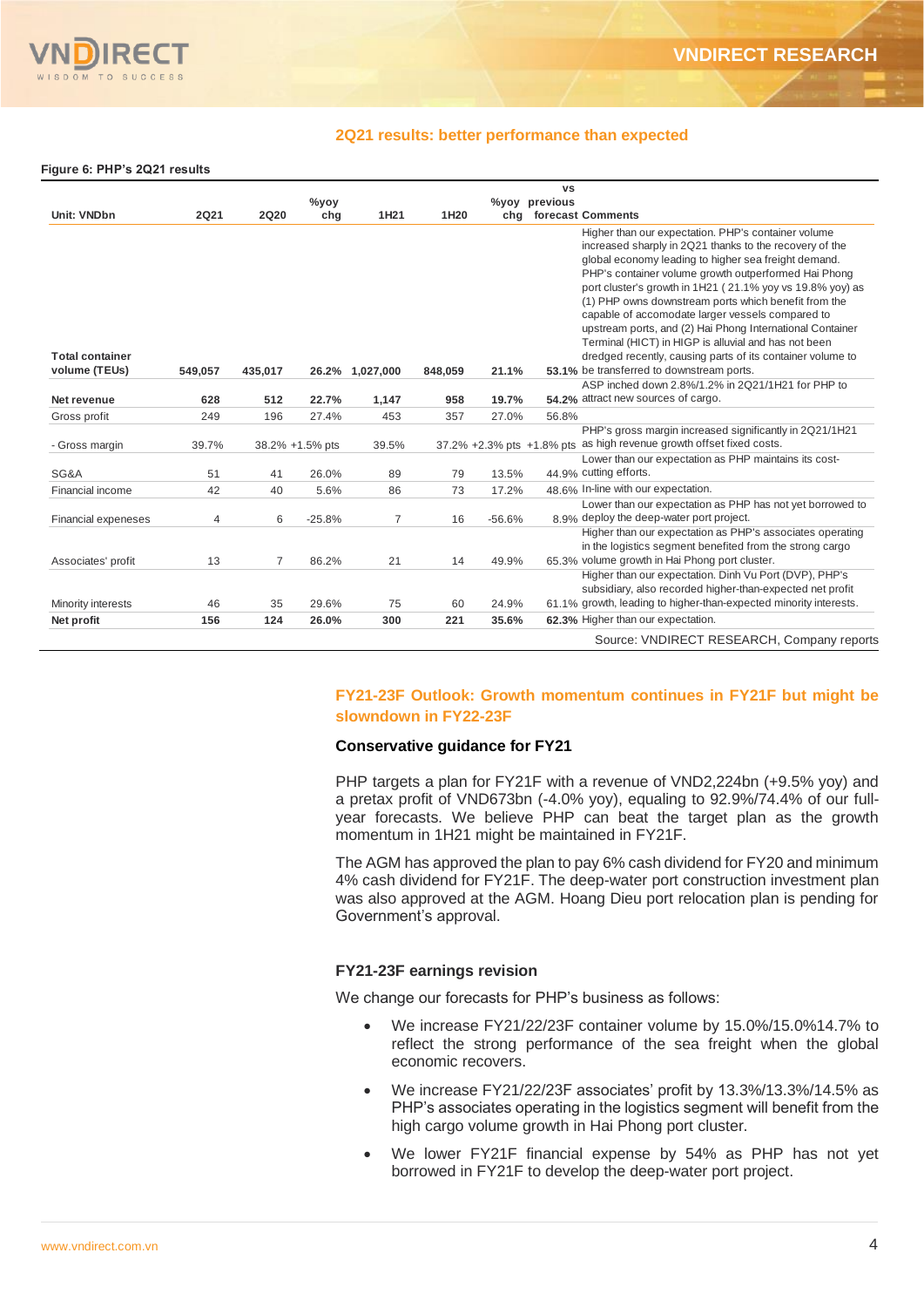

• We increase FY21/22/23F minority interests by 18.5%/17.4%/16.2% as PHP's subsidiary also recorded high net profit growth.

Based on the above adjustments, we raise FY21/22/23F EPS by 21.4%/16.6%/24.3%.

#### **Figure 7: FY21 – 23F Earnings revision**

**Figure 8: Hai Phong port cluster container volume to grow 18-10%** 

|                           | <b>FY20</b> |               | <b>FY21F</b>  |          |               | FY22F         |       |               | FY23F                     |         |
|---------------------------|-------------|---------------|---------------|----------|---------------|---------------|-------|---------------|---------------------------|---------|
| Unit: VNDbn               |             | Old forecasts | New forecasts | $%$ chg  | Old forecasts | New forecasts | % chq | Old forecasts | New forecasts             | $%$ chg |
| Total cargo volume (TEUs) | 1,856,685   | 1,932,756     | 2,222,346     | 15.0%    | 2,053,180     | 2,361,411     | 15.0% | 2,144,244     | 2,458,639                 | 14.7%   |
| Revenue                   | 2.031       | 2,114         | 2.394         | 13.3%    | 2,358         | 2,671         | 13.3% | 2,493         | 2,854                     | 14.5%   |
| Gross profit              | 720         | 797           | 914           | 14.7%    | 947           | 1,082         | 14.3% | 1,009         | 1.181                     | 17.0%   |
| Financial income          | 30          | 77            | 36            | $-54.0%$ | 141           | 144           | 2.2%  | 189           | 193                       | 1.9%    |
| SG&A                      | 180         | 198           | 211           | 6.4%     | 221           | 235           | 6.4%  | 233           | 250                       | 7.5%    |
| Ascociates' profit        | 28          | 32            | 36            | 13.3%    | 36            | 40            | 13.3% | 38            | 43                        | 14.5%   |
| <b>EBITDA</b>             | 934         | 1,018         | 1.130         | 11.0%    | 1.141         | 1.278         | 12.0% | 1,171         | 1.353                     | 15.5%   |
| Minority interest         | 118         | 123           | 146           | 18.5%    | 128           | 150           | 17.4% | 133           | 155                       | 16.2%   |
| Net profit                | 447         | 481           | 584           | 21.4%    | 530           | 618           | 16.6% | 515           | 640                       | 24.3%   |
| EPS (VND)                 | 1,368       | 1,472         | 1,788         | 21.4%    | 1,622         | 1,891         | 16.6% | 1,576         | 1.958                     | 24.3%   |
|                           |             |               |               |          |               |               |       |               | Source: VNDIRECT RESEARCH |         |

### **The new deep-sea port is growth engine for longer run**

### **All ports of PHP are running close to designed capacity**

In 1H21, total container volume of Hai Phong port cluster strongly increased 19.8% yoy thanks to the recovery of global economy and the strategic location of Hai Phong port cluster. We expect these positive factors to be maintained and total container volume via Hai Phong port cluster may grow 18%/14%/10% yoy in FY21-23F. Thanks to strong container volume growth, the excess rate is forecast to reduce to 44.2%/26.5%/28.1% in FY21-23F as there are only 2 projects (PHP's deep-water port and Gemadept's Nam Dinh Vu phase 2) which will add a total of 1.5m TEUs designed capacity to the cluster in the period.



#### **Figure 9: The competition pressure likely to ease since 2021 onward (Unit: TEUs)**

Giving Hai Phong port cluster's prime location, we expect PHP's container volume to grow 19.7% yoy in FY21F. However, PHP's current ports are running close to their designed capacity (about 106% at enf-FY21). Thus, we forecast PHP's container volume to slow down to 6.3%/4.1% yoy during FY22-23F.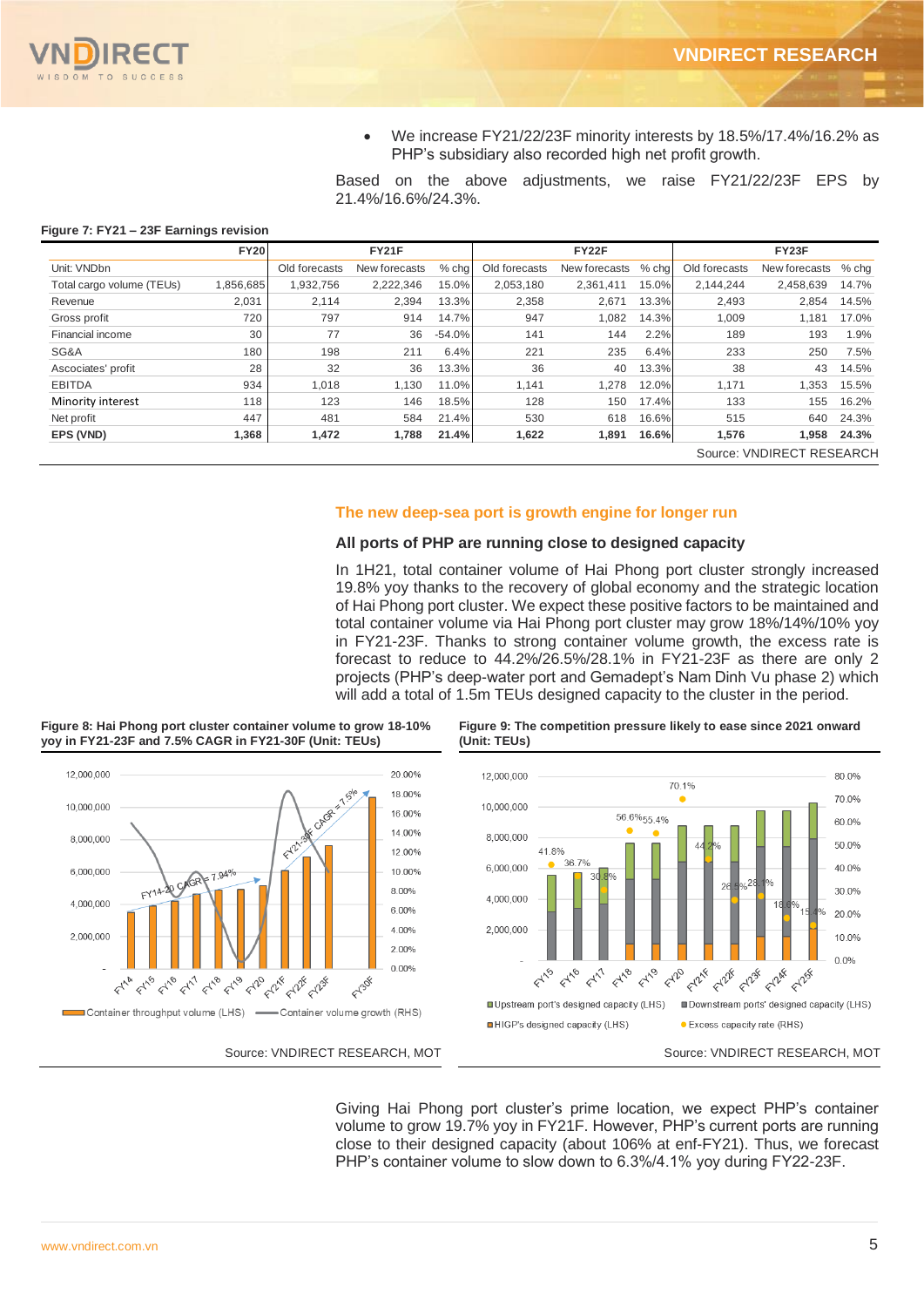

## **The new deep-water port will fuel PHP's container volume growth since FY24F**

PHP is going to invest in two wharves in Hai Phong International Gateway Port (HIGP) in Cat Hai island from 3Q21F. It is designed to handle 1.1 million TEUs per year with total investment of VND6,946bn. In Mar 2021, PHP has completed the environmental impact assessment of the project and has been approved by the Ministry of Natural Resources and Environment. The 1/500 scale planning of the project was also approved by the People's Committee of Cat Hai district. The construction work is set to be fully completed in 2025F, with an expected inservice date of 2023F for the Wharf No 3.



**Figure 10: PHP's container volume throughput forecast in FY21-27F (TEUs)**

We believe the deep-water port to be PHP's new growth engine since FY24F, in which each wharf might take 3.5 years to reach its designed capacity as:

- PHP holds a dominant position in Hai Phong port cluster, therefore it establishes a firm relationship with carriers and the capable of capture more market share in Hai Phong for PHP's deep-water port.
- Except for PHP's deep-water port and Nam Dinh Vu phase 2, there is no project coming onstream during the 2021-25F period. The reduced supply is the support factor for the launching of PHP's deep-water port in the period.

In the FY24-27F period, with the launching of Wharf No.3 in 3Q23F and Wharf No.4 in 3Q25F, we expect PHP's container volume throughput to rise steadily at 9.5% CAGR. By FY27F, we expect PHP's deep-water port to contribute 32% to PHP's total container volume throughput.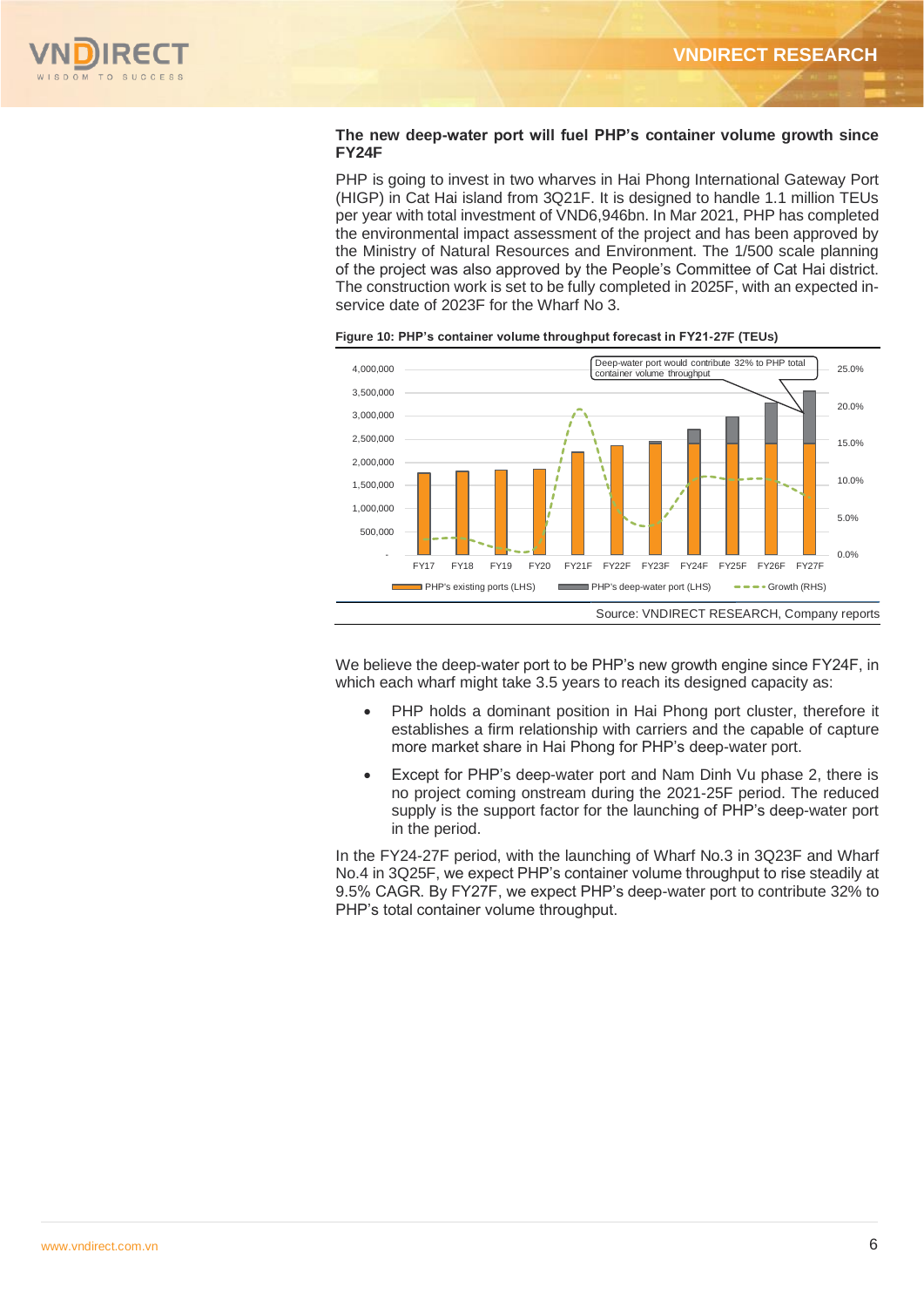# **SUCCESS** SDOM TO

# **VNDIRECT RESEARCH**

### **Valuation**



#### **Income statement**

| (VNDbn)                       | 12-20A  | 12-21E  | 12-22E  |
|-------------------------------|---------|---------|---------|
| Net revenue                   | 2,031   | 2,394   | 2,671   |
| Cost of sales                 | (1,311) | (1,480) | (1,589) |
| Gen & admin expenses          | (180)   | (211)   | (235)   |
| Selling expenses              | 0       | 0       | 0       |
| <b>Operating profit</b>       | 540     | 703     | 848     |
| <b>Operating EBITDA</b>       | 763     | 913     | 1,052   |
| Depreciation and amortisation | (224)   | (210)   | (205)   |
| <b>Operating EBIT</b>         | 540     | 703     | 848     |
| Interest income               | 161     | 179     | 184     |
| <b>Financial expense</b>      | (30)    | (36)    | (144)   |
| Net other income              | 2       | 22      | 24      |
| Income from associates & JVs  | 28      | 36      | 40      |
| Pre-tax profit                | 701     | 905     | 952     |
| Tax expense                   | (135)   | (174)   | (183)   |
| Minority interest             | (118)   | (146)   | (150)   |
| Net profit                    | 447     | 584     | 618     |
| Adj. net profit to ordinary   | 447     | 584     | 618     |
| Ordinary dividends            | (312)   | (196)   | (131)   |
| <b>Retained earnings</b>      | 136     | 388     | 488     |

#### **Balance sheet**

| (VNDbn)                               | 12-20A | 12-21E | 12-22E |
|---------------------------------------|--------|--------|--------|
| Cash and equivalents                  | 453    | 534    | 596    |
| Short term investments                | 2,283  | 2,614  | 2,300  |
| Accounts receivables                  | 384    | 449    | 501    |
| Inventories                           | 63     | 71     | 76     |
| Other current assets                  | 19     | 21     | 23     |
| <b>Total current assets</b>           | 3,202  | 3.689  | 3,495  |
| Fixed assets                          | 2,275  | 2,210  | 2,153  |
| <b>Total investments</b>              | 270    | 270    | 270    |
| Other long-term assets                | 66     | 582    | 2,591  |
| <b>Total assets</b>                   | 5,813  | 6.751  | 8,509  |
| Short-term debt                       | 35     | 43     | 48     |
| Accounts payable                      | 89     | 100    | 108    |
| Other current liabilities             | 355    | 404    | 437    |
| <b>Total current liabilities</b>      | 479    | 548    | 593    |
| Total long-term debt                  | 665    | 999    | 2,073  |
| Other liabilities                     | 8      | 9      | 10     |
| Share capital                         | 3.270  | 3,270  | 3,270  |
| Retained earnings reserve             | 652    | 1,040  | 1,528  |
| Shareholders' equity                  | 3,984  | 4,373  | 4,860  |
| Minority interest                     | 676    | 822    | 973    |
| <b>Total liabilities &amp; equity</b> | 5.813  | 6.751  | 8.509  |



#### **Cash flow statement**

| 12-20A   | 12-21E   | 12-22E   |
|----------|----------|----------|
| 701      | 905      | 952      |
| 224      | 210      | 205      |
| (123)    | (174)    | (183)    |
| (380)    | O        | O        |
| 11       | (15)     | (18)     |
| 433      | 926      | 955      |
| (18)     | (650)    | (2, 149) |
| 0        | O        | O        |
| 109      | (341)    | 307      |
|          |          |          |
| 91       | (991)    | (1, 843) |
| 0        | O        | O        |
| $\Omega$ | $\Omega$ | $\Omega$ |
| (34)     | 342      | 1,080    |
| (1)      | $\Omega$ | O        |
| (312)    | (196)    | (131)    |
| (346)    | 145      | 949      |
| 274      | 453      | 534      |
| 179      | 81       | 62       |
| 453      | 534      | 596      |
|          |          |          |

#### **Key ratios**

|                         | 12-20A    | 12-21E | 12-22E |
|-------------------------|-----------|--------|--------|
| <b>Dupont</b>           |           |        |        |
| Net profit margin       | 22.0%     | 24.4%  | 23.2%  |
| Asset turnover          | 0.35      | 0.38   | 0.35   |
| <b>ROAA</b>             | 7.7%      | 9.3%   | 8.1%   |
| Avg assets/avg equity   | 1.49      | 1.50   | 1.65   |
| <b>ROAE</b>             | 11.5%     | 14.0%  | 13.4%  |
| <b>Efficiency</b>       |           |        |        |
| Days account receivable | 55.7      | 55.5   | 55.5   |
| Days inventory          | 17.6      | 17.6   | 17.6   |
| Days creditor           | 24.8      | 24.8   | 24.8   |
| Fixed asset turnover    | 0.85      | 1.07   | 1.22   |
| <b>ROIC</b>             | 8.3%      | 9.4%   | 7.8%   |
| Liquidity               |           |        |        |
| Current ratio           | 6.7       | 6.7    | 5.9    |
| Quick ratio             | 6.5       | 6.6    | 5.8    |
| Cash ratio              | 5.7       | 5.7    | 4.9    |
| Cash cycle              | 48.4      | 48.3   | 48.3   |
| Growth rate (yoy)       |           |        |        |
| Revenue growth          | $(4.1\%)$ | 17.9%  | 11.6%  |
| Operating profit growth | 7.7%      | 30.2%  | 20.6%  |
| Net profit growth       | 15.4%     | 30.6%  | 5.8%   |
| EPS growth              | 15.4%     | 30.6%  | 5.8%   |

*Source: VND RESEARCH*